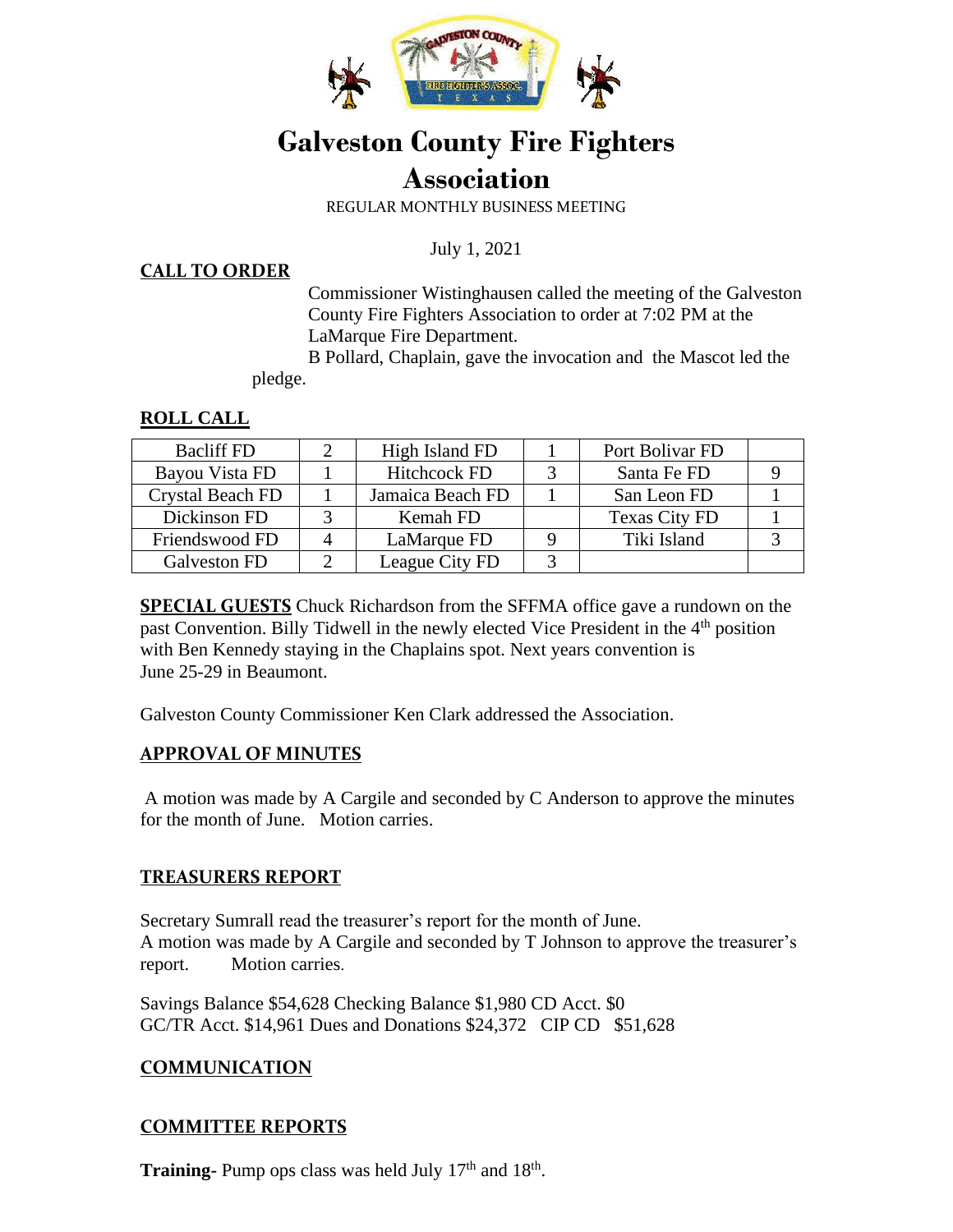## **Accountability**

#### **EMS**

**Website** Send stuff in to webmaster for publication.

**Resource Book** 

**Dispatching** 

**Constitution and By-laws** 

**Mapping** 

**Audit** 

**Contract** Still need 4 more Departments at the time of this meeting. If you haven't turned in your survey, please do.

**Galveston County OEM** There is several training opportunities coming up. Go to [www.preparingtexas.org](http://www.preparingtexas.org/) for a list of available training.

There is a sheltering training coming up along with others related to sheltering the community after disasters.

## **COLLECTION OF DUES**

**UNFINISHED BUSINESS** The Texas City Fire Games will be held in September on the  $17<sup>th</sup>$  and  $18<sup>th</sup>$  on downtown 6<sup>th</sup> street in Texas City.

- B-B-Q Coofoff
- FF Games
- Music and fun for all!

**NEW BUSINESS** C Anderson introduced a member from Santa Fe that is applying for the Fire Academy grant. Jackson Haglewood is the Fireman. **C Anderson made the motion** we reimburse him upon completion and passing, **seconded by Tim Johnson**, motion passed.

**B Pollard made a motion** to pay the CISM dues for their membership and was **seconded by T Anderson**, motion passed.

**GOOD OF THE ORDER** B Pollard mentioned that Stan had surgery on his knee, and to keep him in your prayers.

Also, keep the Morgan family in your thoughts and prayers as one of the children was admitted to the hospital. (Since this meeting, the young child has gone home.)

Please remember the family of Bacliff Firefighter that has passed away.